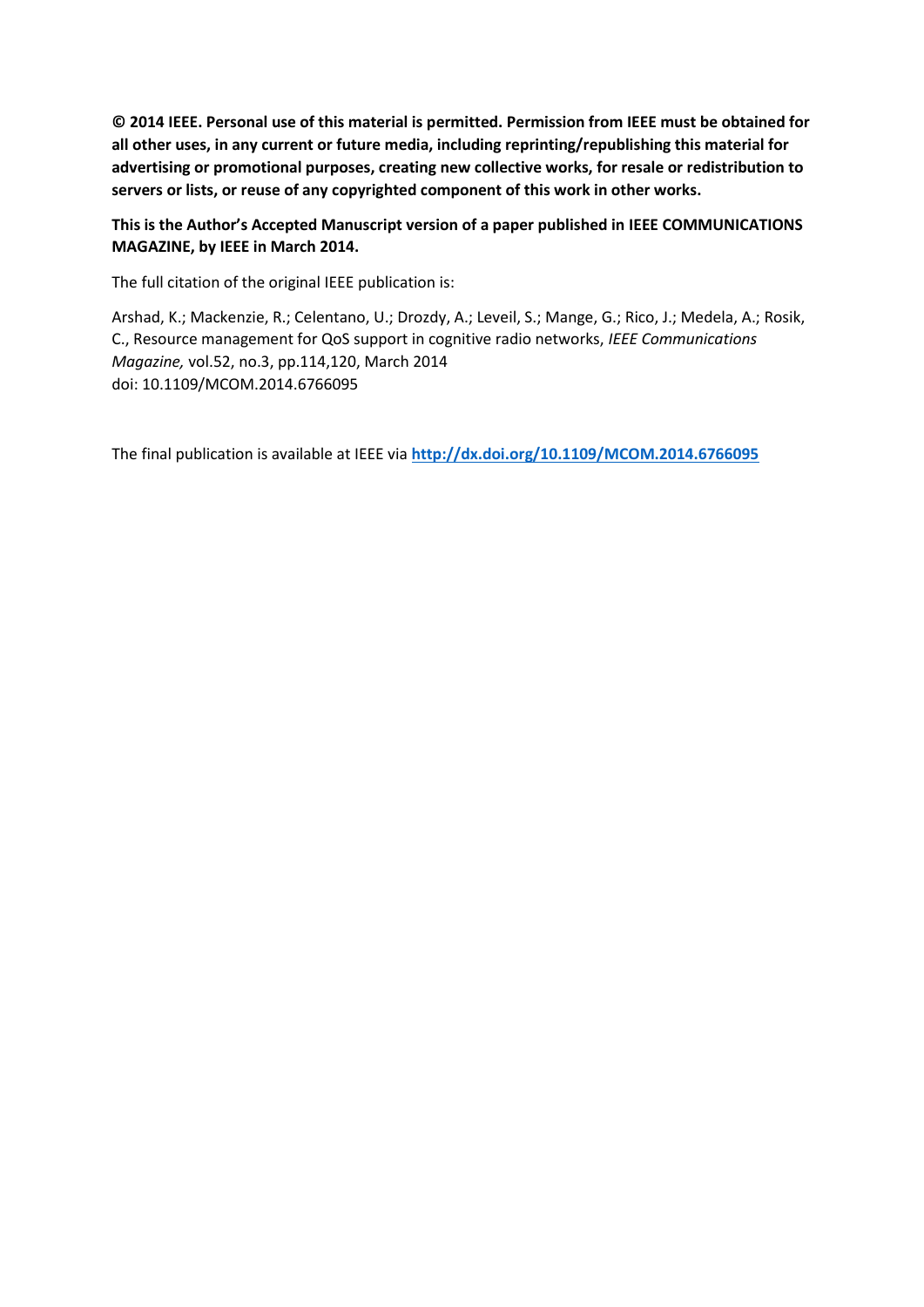# **Resource Management for QoS support in Cognitive Radio Networks**

**Kamran Arshad – University of Greenwich Richard MacKenzie – BT Innovate & Design Ulrico Celentano – University of Oulu Arpad Drozdy – Budapest University of Technology and Economics Stéphanie Leveil – Thales Communications & Security Geneviève Mange – Alcatel Lucent Bell Laboratories Germany Juan Rico and Arturo Medela – TST Sistemas Christophe Rosik – NEC Technologies France** 

*Abstract - Cognitive radio technology is a key enabler to reuse a finite, scarce and expensive resource: the radio spectrum. Guaranteeing required levels of Quality of Service (QoS) to cognitive users and ensuring necessary protection to incumbent users are the two main challenges in opportunistic spectrum access. This article identifies the main requirements and challenges for QoS support in cognitive radio networks. A framework for a two-fold cognitive manager is presented; one part managing spectrum availability on longer timescales and the other handling resource management on shorter timescales. This article gives particular focus to the functionalities of the latter cognitive manager related with resource management. Finally, we present a few key scenarios and describe how QoS can be managed with the proposed approach without disturbing the communications of incumbent users.* 

## **Introduction**

Recently, there is a tremendous growth in the number of mobile broadband subscribers; posing opportunities as well as challenges to the cellular operators all over the world [1]. Further, data usage per mobile subscriber is expected to increase significantly in the coming years; this is mainly due to the attractive incentives from the service providers e.g. flat-rate tariffs in conjunction with the proliferation of large screen smart devices and video/bulky traffic. Radio spectrum is used in all wireless communications. The inefficient use of this finite resource necessitates the development of opportunistic spectrum access mechanisms in which cognitive radios can access licensed spectrum without harming the operation of the incumbent users (incumbent users may also be referred to as primary users or licensed users). These spectrum access opportunities are commonly referred to as "whitespaces" (WS).

The TV band is a prime example of a spectrum band that is currently being considered to allow for cognitive radios to access licensed spectrum. The digital switch over of TV broadcasting services is already finished in major parts of European countries and is planned to be finalized in 2012 almost all over Europe  $(including UK)<sup>1</sup>$ . In the case of TV whitespaces (TVWS), the incumbent users are the TV broadcasters and, in some countries, other devices such as wireless microphones (Programme Making and Special Events – PMSE – equipment is an example of these

other devices). In the USA, the FCC has already published rules to allow for the use of TVWS [2]. It is expected that other regulators, particularly in Europe like, e.g., Ofcom started in UK [3], will soon publish their own set of rules for their own regions. The TV band exists in the UHF spectrum band which, due to its low frequency, has very good propagation characteristics. This makes TV whitespaces particularly well suited to certain scenarios such as cognitive ad-hoc networks, coverage extension in cellular bands etc. Several standards are already defined for the use of TV whitespaces such as IEEE 802.22 [4] and ECMA-392 [5], while others are due to be completed soon like IEEE 802.11af [6] and the ETSI RRS technical report [7].

Among other challenges [1], it is important to ensure that opportunistic use of spectrum by cognitive radios does not contribute towards the potential service degradation of the incumbent users (e.g., TV broadcasting services). At the same time, it is a natural requirement for any network and service provider to provide end-to-end QoS to its own users and this should be true with cognitive radio networks. This is a challenging task as, in this case, the radio resources are shared and can be sporadic in nature.

Providing good QoS and user experience at the right price is a key to the commercial success of cognitive radio networks. For instance, investigations conducted for collaborative cognitive radio resource management algorithms in [8] were based on QoS metrics together with network statistics in order to show the benefits expected for the overall system performance.

To cope with the peculiar challenges described in the following section (Figure 1), the parts of the proposed two-fold cognitive manager described later in this article (Figure 3) address the relative duties. In this article, we describe how a cognitive radio network may be controlled by the cognitive manager (CM) for spectrum management (CM-SM) and resource management (CM-RM) with a particular focus on the cognitive resource management part (Figure 4) which handles all the operations related to resource control and usage. The CM-RM also plays an important role in incumbent protection which will be described in detail.

The rest of this article is organized as follows. we first discuss the QoS requirements and major challenges in cognitive radio networks. Then, we describe our proposed approach to tackle challenges identified in the previous section. Finally, we detail the applications of our solution approach in a few selected scenarios and then conclude the article.

<sup>-&</sup>lt;br>1 The switch over is completed in Austria, Belgium, Czech Republic, Croatia, Denmark, Estonia, Finland, France, Germany,. Latvia, Netherlands, Norway, Slovenia, Spain, Sweden and Switzerland. It is planned to be completed during 2012 in Hungary, Ireland, Italy, Lithuania, Portugal, Slovakia and UK. Poland, Ukraine and Russia will catch up by 2013, 2014 and 2015, respectively. (Source: www.digitag.org.)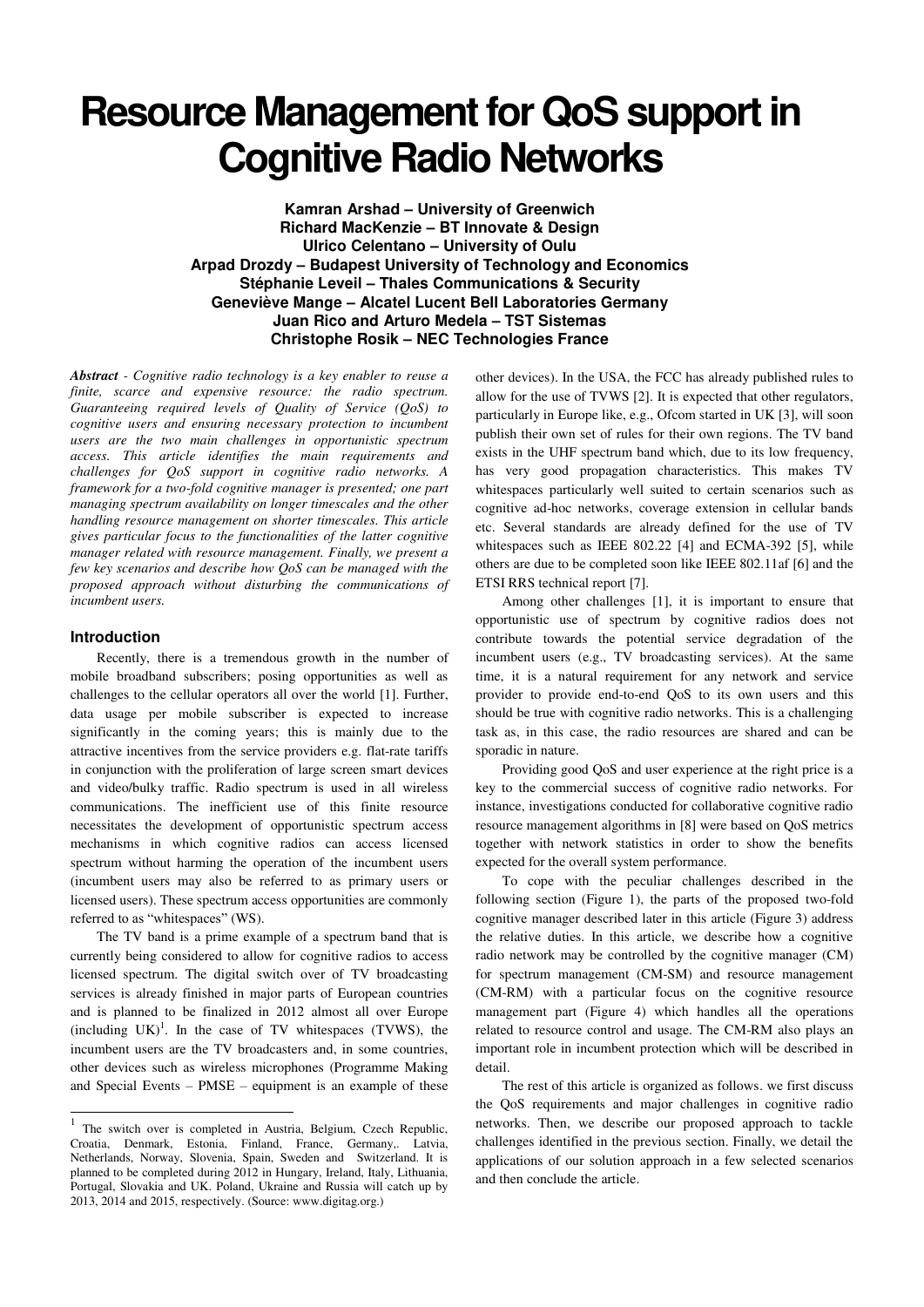

*Figure 1 Constraints about QoS provision and incumbent protection, and high-level requirements for cognitive radio networks* 

# **QoS Challenges and Requirements in Cognitive Radio Networks**

The deployment of cognitive radio technology raises new challenges to manage the radio resources while the protection of the incumbents must be addressed as a matter of priority. Incumbent users should not be faced with service degradation due to interference caused by the presence of cognitive radios, and this puts limitations on the provision of cognitive services. Available whitespaces may not necessarily offer the bandwidth needed to provide a given service for the cognitive users and the protection of incumbent users from interference restricts the service level offered so that the required QoS has to be optimized.

Figure 1 summarizes the derivation from the constraints of challenges and high-level requirements as far as QoS is concerned. A cognitive radio network which makes use of whitespaces faces the extra challenge that its users are opportunistic users, and there are incumbent applications which are non-cognitive and may unexpectedly take control of spectral resources. When an incumbent starts using (or it is close to do so) any particular channels the use of these channels by cognitive radios will be terminated abruptly, imposing a very serious challenge for providing QoS guarantees: the cognitive user must vacate the resource and the service needs to be promptly handed over to another available spectrum portion (spectrum mobility).

Some key requirements from [9] accounting for both the QoS and resource management for cognitive radios and the protection of incumbents are presented in Table 1. These requirements imply the need to develop advanced cognitive mechanisms using knowledge of the relevant regulatory constraints, of the available resources and of the QoS needs of the cognitive radios. In particular, this includes the knowledge about the appearance of an incumbent user which can be *a priori* or *a posteriori* [10], i.e.,

achieved by using geo-location/geographical databases or spectrum sensing, respectively. These two methods of information gathering (spectrum environment awareness) can be used in an integrated way, to exploit the benefit of each (as discussed in the  $10<sup>th</sup>$  meeting of the CEPT SE43 working group in July 2011 [11]), or alternatively, depending on the regulatory rules.

|            | The required level of QoS should be maintained in<br>presence of variations in the available spectrum<br>resources. |
|------------|---------------------------------------------------------------------------------------------------------------------|
|            | The quality level of radio environment awareness shall                                                              |
|            | depend on the QoS requirements.                                                                                     |
| OoS for    | The reserve channels for use when an incumbent is                                                                   |
| cognitive  | detected shall be identified according to QoS needs.                                                                |
| users      | The admission control shall depend on the QoS                                                                       |
|            | requirements and on the channel capacity of the                                                                     |
|            | available resources.                                                                                                |
|            | Efficient allocation of the opportunistic resources shall                                                           |
|            | fulfill the QoS needs inside given bounds specific to the                                                           |
|            | scenario.                                                                                                           |
|            | Cognitive networks shall have the capability to evict                                                               |
|            | users upon resource shortage, for example due to                                                                    |
|            | incumbent user apparition.                                                                                          |
|            | Cognitive networks shall schedule quiet periods for                                                                 |
|            | spectrum sensing purpose, when required, without                                                                    |
| Incumbent  | degrading the QoS of the cognitive users.                                                                           |
| protection | Cognitive networks shall vacate their operating channel                                                             |
|            | upon appearance of an incumbent user, or use a transmit                                                             |
|            | power allowing simultaneous operations.                                                                             |
|            | The transmission of information related to the presence                                                             |
|            | an incumbent shall have priority over<br>of<br>data                                                                 |
|            | transmission.                                                                                                       |
|            |                                                                                                                     |

*Table 1 Key requirements for QoS and resource management, and for incumbent protection in cognitive radio networks* 

#### **How Can QoS Be Controlled?**

To fully appreciate the challenge of providing end-to-end QoS in a cognitive radio network, it is important to be aware of the wide range of actors involved. End users, not worried about how services are provided, request an acceptable QoS level. Content providers offer applications with different delivery requirements through service providers, who acquire connectivity and capacity from network operators. A spectrum database owner provides extra spectrum environment awareness information to cognitive radios. The amount of available resources has a huge impact on the levels of QoS that can be provided. Service Level Agreements (SLA) set the service levels that will be supplied and fix the penalties when the parameters agreed are not fulfilled. Figure 2 depicts the relationship among the actors and their agreements in the end-toend QoS chain.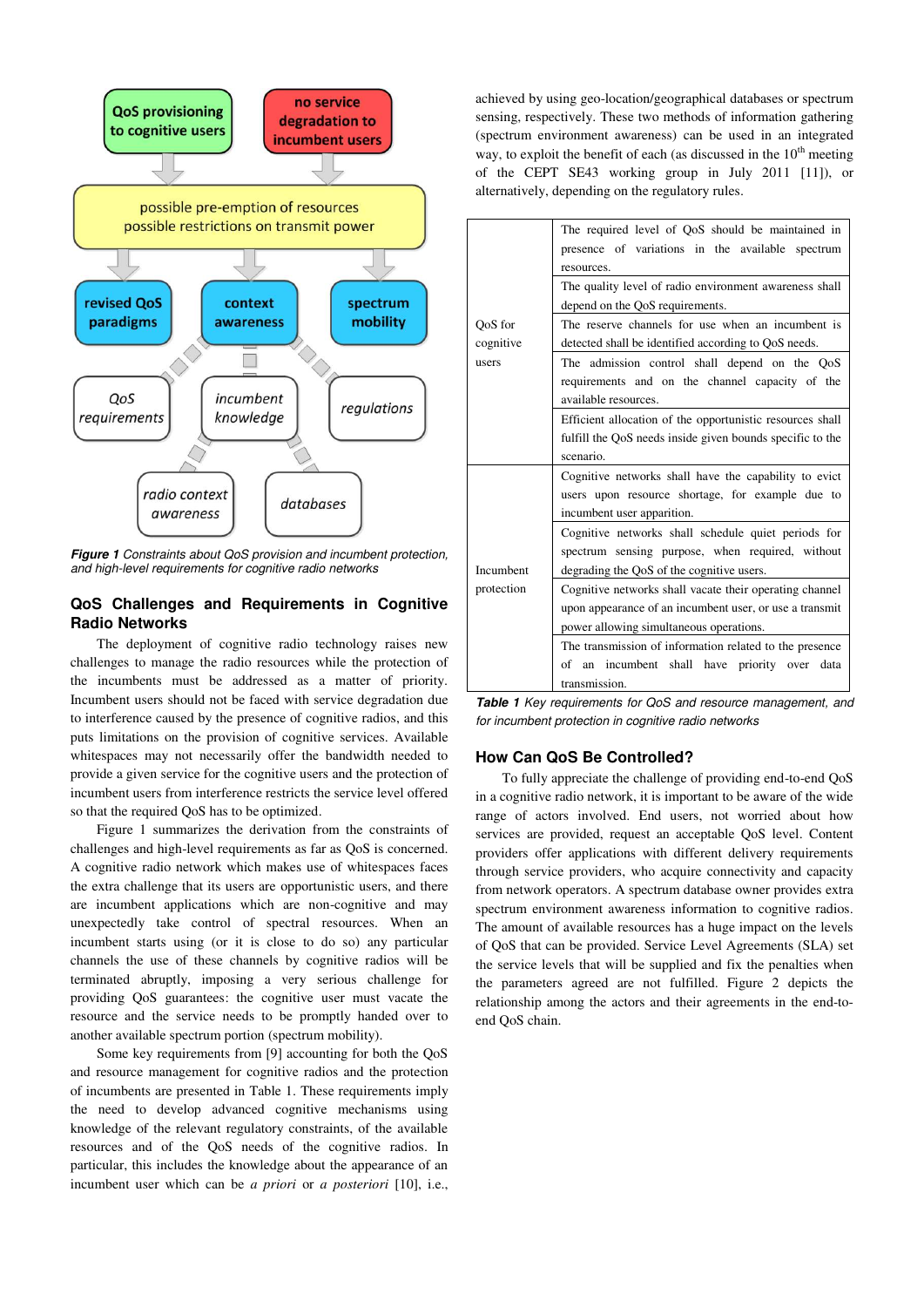

*Figure 2 Configuration including multiple service providers* 

The key novelty introduced in this architecture, designed for optimizing QoS management mechanisms in cognitive radio systems, is the presence of a two-fold cognitive manager. This QoS management proposal acts at various levels; on the one hand, the CM-SM identifies the available spectrum and builds a spectrum portfolio that operates on a larger time scale. On the other hand, the CM-RM makes maximum use of the existing resources and divides them efficiently among users, operating on a shorter time scale. Use of the spectrum will become more efficient if local decisions focus on what spectrum to occupy for a particular service at a particular time. If a mix of distributed triggers (e.g. from the user terminals) and centralised ones (e.g. from the network) can be used in a cognitive decision making process, cost savings will be achieved through massive reuse of spectrum resources.



*Figure 3 Overall System Architecture* 

Figure 3 depicts the proposed architecture. It contains, besides the CM-RM and CM-SM, two main databases storing information about spectrum usage and regulatory constraints, a block for spectrum sensing, a transceiver focused on physical layer interactions and an adaptation layer in charge of facilitating information exchange among the different blocks.

In order to provide reliable links, the CM-SM attempts to keep as much usable spectrum identified as possible. The CM-RM will then distribute this broad range of resources among cognitive radios, and maintain open channels on as many frequencies as possible, some only as backup. The CM-RM keeps a list of operating channels and backup channels allowing users to carry on with their transmissions without a temporary halt, in the case that some channels become unavailable. However, the CM-RM has to cope with any decreases in available bandwidth. Due to this, conventional radio networks handovers may decrease QoS; however, our proposal performs a completely seamless handover mechanism exploiting diverse resources in the most efficient manner.

There are many options, based on the chosen network topology, for how the functional entities of this proposed architecture can be mapped to system elements [12] [13]. For centralised topologies, the CM-SM functionality will be placed in access points/base stations and also, if present in the topology, partly in the core network. In distributed topologies, the CM-SM also has to be present in user equipment so that each CM-RM can receive necessary portfolio information. As described in the following, in all kinds of topologies the CM-RM will be present in controllers (e.g. access points/base stations) and user equipment so that resources can be exploited in both the downlink and uplink.

 To achieve its goals, the CM-RM is organized into two functional groups in charge of the respective duties at the terminating and networking domains [12] and correspondingly involved in resource usage (RU) and resource control (RC) (see Figure 4).



#### *Figure 4 CM-RM overview*

There are three functional entities within RU; the first of these is the terminating domain cognition (TC). This controls the gathering of information on the environment in the terminating domain. This information can aid in mobility support and also for the configuration and collecting of sensing measurements. The second entity within RU is resource exploitation (RE). This provides the data service to upper layers and optimizes the use of lower layers. The lower layer optimizations include mapping logical channels to physical channels and configuring the transceiver. The final entity in RU is resource control support (RS), which is in charge of supporting at terminating domain the resource management done at the networking domain. This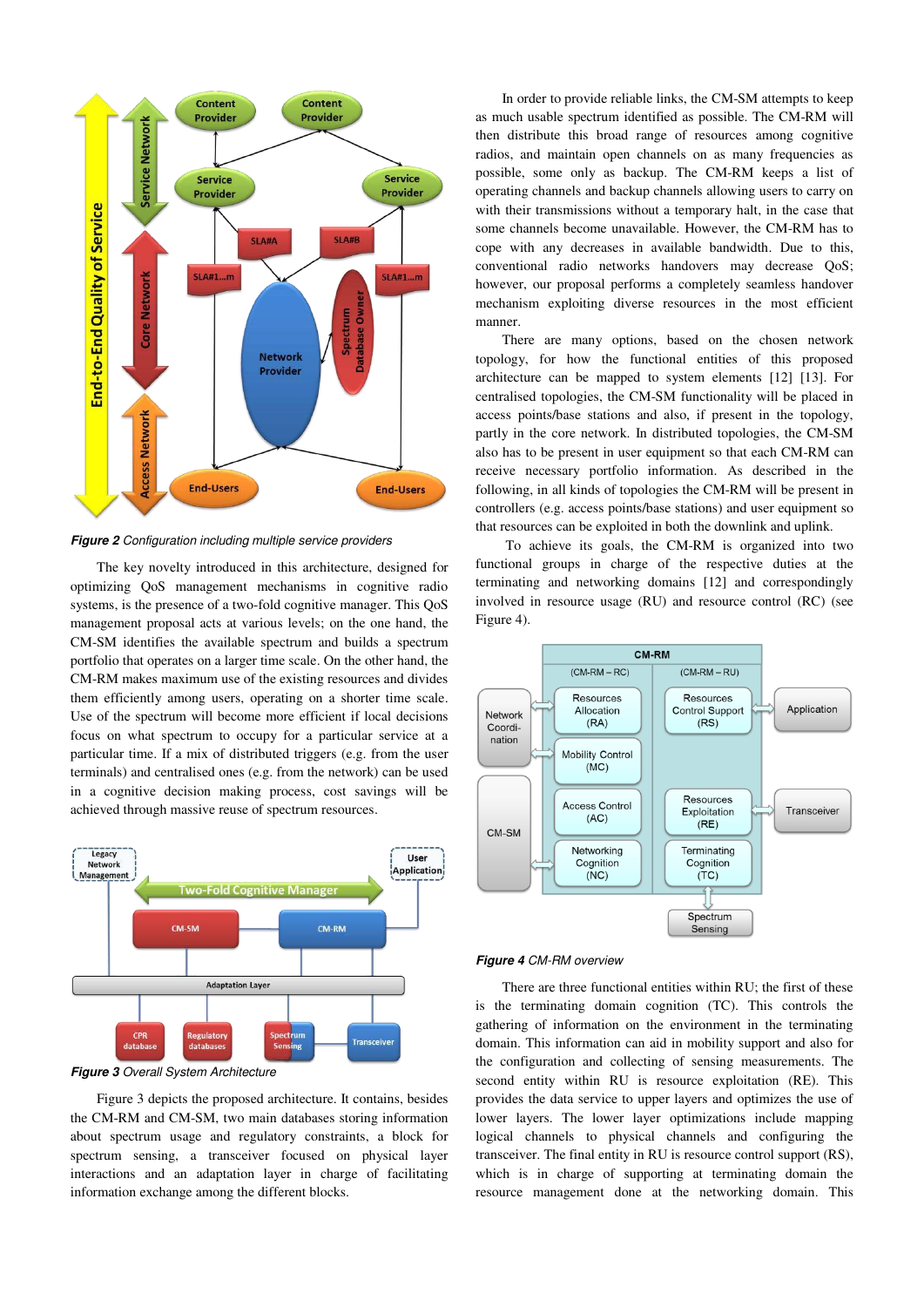includes such things as the configuration of the transceiver through the RE and executing decisions made by the TC.

The first of the four functional entities within the RC is resource allocation (RA) which assigns resources based on current QoS constraints and information from the CM-SM. This also includes the reallocation of resources when an incumbent appears. The access control (AC) entity will gather context information to make admission decisions for service requests. This will also be involved in handover decisions. The networking domain cognition (NC) entity gathers environmental information relevant to the networking domain. This includes spectrum portfolios from the CM-SM and collecting measurement of performance and sensing from active and backup channels (sensing only in backup channels). Finally, the mobility control (MC) entity provides mobility support and execution of mobility management. This is for both spectrum mobility and physical mobility.

The mapping of RU and RC entity groups to network devices in done accordingly to the presence of centralised or distributed resource control [12]. With centralised resource control, as in an ad hoc network with star topology or a cellular access network, the RC is located at the gateway device or the base station, respectively. With distributed resource control, the RC is present in any peer device. The RU is needed in any device having a radio interface and is therefore present in user equipments, base station and peer devices in the above examples. Those examples are further illustrated and discussed in the following section.

#### **QoS Management in Selected Scenarios**

An important functionality of the CM-RM is to make sure that incumbents and cognitive radios QoS are satisfied simultaneously during the opportunistic spectrum access. In order to demonstrate the applicability of mechanisms discussed in this article, in this section we discuss a few applications of cognitive networks and illustrate how QoS is maintained in these scenarios.

#### *Cognitive Ad-hoc Scenario*

In this scenario, cognitive radios at a particular location (e.g. home, office, shopping centre etc.) setup an ad-hoc network to efficiently communicate with each other. Such an ad-hoc network may be created to fulfil simple tasks like file sharing to more complex tasks like providing access to Internet (e.g. relaying other terminals in the ad-hoc network). Cognitive ad-hoc networks are typically limited in space and time and opportunistically access whitespaces for communications.

Depending on the scenario and application, a cognitive ad-hoc network can be created for example with a star or mesh topology. In star topology, there is a master node that is responsible for all resource management related functions. In this case, the CM-SM block within the master node establishes a connection to the spectrum databases in order to get environment awareness as well as comply with regulatory needs. In cases when the regulatory regime does not require the use of a database, the incumbent protection constraints translate into stricter requirements on spectrum sensing (for environment cognition). The CM-RM of the master node manages resources within the cognitive ad-hoc network locally.





In a cognitive ad-hoc network with a mesh topology, there is no master node and hence distributed operation of cognitive radios is required. In this case, cognitive radios are autonomous<sup>2</sup> and to fulfil tight QoS constraints for cognitive radios as well as incumbent protection is a challenging task. As an example, a system model for sharing TV whitespaces by a cognitive ad-hoc network is shown in Figure 5a.

To demonstrate the efficacy of the concepts presented in this article, we assume the worst-case location of a TV receiver (incumbent) by arguing that if the worst-case user is protected then all the incumbent receivers within the coverage area of the incumbent transmitter are also protected. In this setting, the CM-RM of each cognitive radio fetches portfolio information from the CM-SM and initiates a sensing phase. All cognitive users perform

 2 The ad hoc network considered here is autonomous in that it does not rely on external entities for its control. However, in compliance with regulations, it may need to exchange information with external entities through a CM-SM, even if this connection is not continuously needed.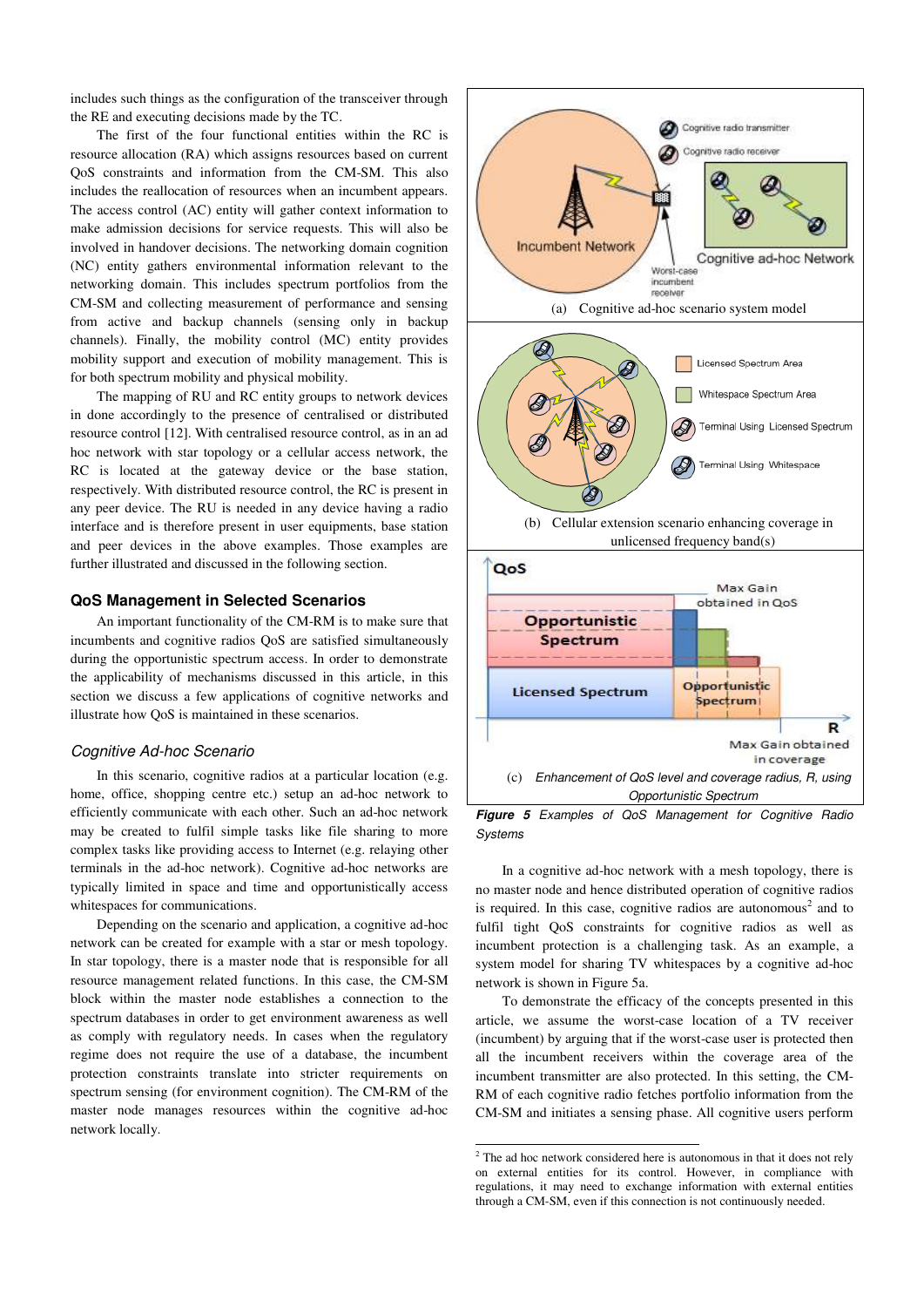spectrum sensing to estimate their distance from the worst case incumbent receiver. Based on the estimated distance from the incumbent receiver (for details refer to [14]), cognitive users initiate Distributed Power Control (DPC) algorithms to simultaneously guarantee QoS requirements for their respective receivers, but also to avoid harmful interference to the incumbent. QoS requirements for incumbents and cognitive radios can be stated in terms of tolerable interference at incumbents and signal to noise-plus-interference thresholds at cognitive radios [14]. Simulation results and details of distributed algorithms are detailed in [14] demonstrating that the QoS of incumbent users is always protected.

#### *Cellular Extension in Whitespace*

This scenario aims at cellular networks utilizing whitespace spectrum in addition to their own licensed spectrum, thus gaining additional bandwidths to benefit the user. This is shown in Figure 5b.

The use of the WS spectrum must be shared among the different mobile operators. The information provided by the CM-SM will be exploited in the most effective way by the CM-RM. The main advantages derived from the use of the whitespaces lie on two main aspects (Figure 5c):

- Enhanced coverage area. Addressing long range requirements by using low frequency whitespaces such as TV whitespaces.
- Enhanced capacity. Fulfilling short range requirements.

Depending on the QoS required by the different services offered to the users, the configuration of each connection will be modified according to the needs and availability. This process carried out by both cognitive managers takes into consideration not only the availability of spectrum but also the services contracted by the different users.

Thus, the CM-RM may take the advantages of both licensed and unlicensed spectrum characteristics to optimize the utilization of available radio resources. As it is not possible to entirely guarantee the QoS by an exclusive access to the whitespace spectrum, the CM-RM may, for example, assign these opportunistic resources to low priority services while reserving the licenced band to high priority services, such as, emergency communications. Another example is where cognitive managers, deployed in networks supporting spectrum aggregation, may use the available radio resources in a more flexible way, mapping signalling logical channels onto the licensed band (in order to guarantee user connection, even upon incumbent apparition) and mapping user data logical channels onto the whitespace band. In this context, CM-RM implements key enabling decision-making mechanisms for supporting user QoS while protecting incumbent operations.

One illustration of these protection measures is the spectrum mobility which consists in forcing a cognitive user to handoff from its initial cell to a neighbour or co-located cell operating in a channel other than the one pre-empted by the incumbent. This contributes to release the relevant radio resources in the impacted cell and to limit the QoS degradation of the served connections. In parallel, the cognitive manager adapts its admission control decisions for supporting this unexpected increase of handover demands, in order to prevent degrading the dropping probability in the neighbour cells as well as the blocking probability in the impacted cell.

The features of this scenario are beneficial for the operators, obtaining extra operational bandwidth resulting from load balancing, improving link quality, and offering more flexible services, thus enhancing user experience.

#### **Conclusions**

Cognitive radio networks, accessing licensed spectrum on an opportunistic basis, can vastly improve the efficient use of the radio spectrum. This benefit can help to support the rapidly growing demand for high-rate and multimedia-rich traffic in wireless networks. This paper explains that for this benefit to be realised, a cognitive radio network must employ advanced QoS mechanisms for its opportunistic users whilst ensuring, at all times, that incumbent users of spectrum are protected.

This paper highlights some of the main challenges facing cognitive radio networks and describes a two-fold cognitive manager that can allow for these challenges to be resolved, ensuring QoS and incumbent protection at the same time. Particular attention is paid to the resource management aspects of the cognitive manager which provides resources to opportunistic users over short time scales. Selected scenarios have been described to demonstrate how this cognitive manager can provide various QoS mechanisms. These scenarios, cognitive ad-hoc networks and cellular extension in whitespaces, act as just a small flavour of the vast range of potential scenarios for cognitive radios that could thrive in the future.

#### **References**

- [1] J. Peha, "Approaches to spectrum sharing," *IEEE Communications Magazine*, vol.43, no.2, pp.10-12, Feb. 2005
- [2] FCC, "Second memorandum opinion and order in the matter of unlicensed operation in the TV broadcast bands, additional spectrum for unlicensed devices Below 900 MHz in the 3 GHz Band", Sept , 2010, Document 10-174.
- [3] Ofcom, Digital dividend: consultation on license-excepting cognitive devices using interleaved spectrum, May 2009
- [4] IEEE 802.22 Cognitive Wireless Regional Area Networks (RAN) for Operation in TV Bands, published July 2011
- [5] ECMA-392 MAC and PHY for operation in TV White Space, published Dec 2009
- [6] IEEE 802.11af/draft 1.03 Amendment 4: TV white spaces operation, Sept 2011
- [7] ETSI RRS TR102 907 Use cases for operation in white space frequency bands v. 0.1.7 Sept 2011
- End-to-End Efficiency (E3) Deliverable D3.3 "Simulation based recommendations for dynamic spectrum assignment and selfmanagement", , July 2009
- [9] G. Mange, C. Rosik, S. Leveil, U. Celentano, O. Durowoju, K. Arshad, "Cognitive resource management for QoS support in mobile opportunistic communications", *Proc. Future Network & Mobile Summit* (FuNeMS), Warszaw, Poland, 15-17 Jun 2011.
- [10] P. H. Lehne, D. Noguet, R. Datta, U. Celentano, G. Fettweis, "Requirements for a CR-system – challenges compared to conventional wireless technology", *Proc. Wireless Innovation Forum European Conference on Communications Technologies and Software Defined Radio* (WInnComm), Jun 2011
- [11] Minutes of the  $10<sup>th</sup>$  meeting of ECC CEPT SE43 working group, Bologna, 5-7 July 2011 http://www.cept.org/Documents/se-43/661/SE43\_11\_40\_Minutes\_of\_the\_10th\_meeting
- [12] U. Celentano, B. Bochow, C. Lange, F. Noack, J. Herrero, B. Cendón, O. Grøndalen, V. Mérat, C. Rosik, "Flexible architecture for spectrum and resource management in the whitespace", *Proc, Int. Symp. Wireless Personal Multimedia Commun.* (WPMC), Oct 2011
- [13] QoSMOS Deliverable D2.3, "System specification and evaluation criteria", Nov 2011
- [14] O. Durowoju, K. Arshad, and K. Moessner, "Distributed power control for cognitive radios with primary protection via spectrum sensing," *IEEE Vehicular Technology Conference Fall*, pp.1-5, 6-9 Sept. 2010.